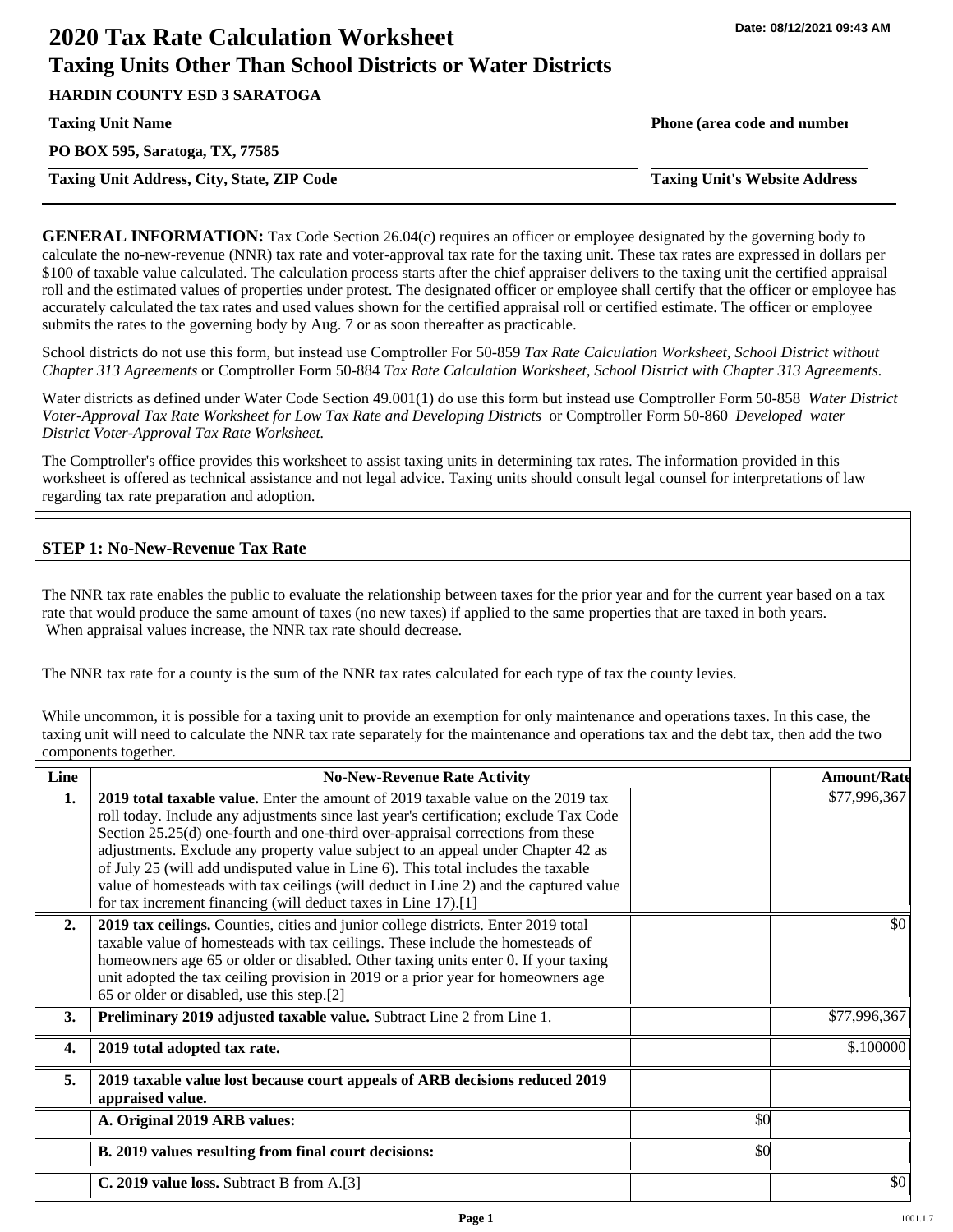| Line | <b>No-New-Revenue Rate Activity</b>                                                                                                                                                                                                                                                                                                                                                                                                                                                |              | <b>Amount/Rate</b> |
|------|------------------------------------------------------------------------------------------------------------------------------------------------------------------------------------------------------------------------------------------------------------------------------------------------------------------------------------------------------------------------------------------------------------------------------------------------------------------------------------|--------------|--------------------|
| 6.   | 2019 taxable value subject to an appeal under Chapter 42, as of July 25.                                                                                                                                                                                                                                                                                                                                                                                                           |              |                    |
|      | A. 2019 ARB certified value:                                                                                                                                                                                                                                                                                                                                                                                                                                                       | $\theta$     |                    |
|      | B. 2019 disputed value:                                                                                                                                                                                                                                                                                                                                                                                                                                                            | $\Omega$     |                    |
|      | C. 2019 undisputed value Subtract B from A.[4]                                                                                                                                                                                                                                                                                                                                                                                                                                     |              | $\Omega$           |
| 7.   | 2019 Chapter 42-related adjusted values. Add Line 5 and 6                                                                                                                                                                                                                                                                                                                                                                                                                          |              | $\boldsymbol{0}$   |
| 8.   | 2019 taxable value, adjusted for court-ordered reductions. Add Lines 3 and 7                                                                                                                                                                                                                                                                                                                                                                                                       |              | \$77,996,367       |
| 9.   | 2019 taxable value of property in territory the taxing unit deannexed after Jan.<br>1, 2019. Enter the 2019 value of property in deannexed territory.[5]                                                                                                                                                                                                                                                                                                                           |              | \$0                |
| 10.  | 2019 taxable value lost because property first qualified for an exemption in<br>2020. If the taxing unit increased an original exemption, use the difference between<br>the original exempted amount and the increased exempted amount. Do not include<br>value lost due to freeport, goods-in-transit, temporary disaster exemptions. Note<br>that lowering the amount or percentage of an existing exemption in 2020 does not<br>create a new exemption or reduce taxable value. |              |                    |
|      | A. Absolute exemptions. Use 2019 market value:                                                                                                                                                                                                                                                                                                                                                                                                                                     | \$373,230    |                    |
|      | B. Partial exemptions. 2020 exemption amount or 2020 percentage exemption<br>times 2019 value:                                                                                                                                                                                                                                                                                                                                                                                     | \$0          |                    |
|      | C. Value loss. Add A and B.[6]                                                                                                                                                                                                                                                                                                                                                                                                                                                     |              | \$373,230          |
| 11.  | 2019 taxable value lost because property first qualified for agricultural<br>appraisal (1-d or 1-d-1), timber appraisal, recreational/scenic appraisal or<br>public access airport special appraisal in 2020. Use only properties that qualified<br>in 2020 for the first time; do not use properties that qualified in 2019.                                                                                                                                                      |              |                    |
|      | A. 2019 market value:                                                                                                                                                                                                                                                                                                                                                                                                                                                              | \$0          |                    |
|      | B. 2020 productivity or special appraised value:                                                                                                                                                                                                                                                                                                                                                                                                                                   | \$0          |                    |
|      | C. Value loss. Subtract B from A.[7]                                                                                                                                                                                                                                                                                                                                                                                                                                               |              | $\overline{50}$    |
| 12.  | Total adjustments for lost value. Add Lines 9, 10C and 11C.                                                                                                                                                                                                                                                                                                                                                                                                                        |              | \$373,230          |
| 13.  | Adjusted 2019 taxable value. Subtract Line 12 from Line 8                                                                                                                                                                                                                                                                                                                                                                                                                          |              | \$77,623,137       |
| 14.  | Adjusted 2019 total levy. Multiply Line 4 by Line 13 and divide by \$100                                                                                                                                                                                                                                                                                                                                                                                                           |              | \$77,623           |
| 15.  | Taxes refunded for years preceding tax year 2019. Enter the amount of taxes<br>refunded by the district for tax years preceding tax year 2019. Types of refunds<br>include court decisions, Tax Code Section 25.25(b) and (c) corrections and Tax<br>Code Section 31.11 payment errors. Do not include refunds for tax year 2019. This<br>line applies only to tax years preceding tax year 2019.[8]                                                                               |              | \$83               |
| 16.  | Taxes in tax increment financing (TIF) for tax year 2019 Enter the amount of<br>taxes paid into the tax increment fund for a reinvestment zone as agreed by the<br>taxing unit. If the taxing unit has no 2020 captured appraised value in Line 18D,<br>enter $0.9$ ]                                                                                                                                                                                                              |              | \$0                |
| 17.  | Adjusted 2019 levy with refunds and TIF adjustment. Add Lines 14, and 15,<br>subtract Line 16.[10]                                                                                                                                                                                                                                                                                                                                                                                 |              | \$77,706           |
| 18.  | Total 2020 taxable value on the 2020 certified appraisal roll today. This value<br>includes only certified values or certified estimate of values and includes the total<br>taxable value of homesteads with tax ceilings (will deduct in Line 20). These<br>homesteads include homeowners age 65 or older or disabled.[11]                                                                                                                                                        |              |                    |
|      | A. Certified values:                                                                                                                                                                                                                                                                                                                                                                                                                                                               | \$85,346,816 |                    |
|      | B. Counties: Include railroad rolling stock values certified by the Comptroller's<br>office.                                                                                                                                                                                                                                                                                                                                                                                       | \$0          |                    |
|      | C. Pollution control and energy storage system exemption: Deduct the value of<br>property exempted for the current tax year for the first time as pollution control or<br>energy storage system property                                                                                                                                                                                                                                                                           | \$0          |                    |
|      | D. Tax increment financing: Deduct the 2020 captured appraised value of<br>property taxable by a taxing unit in a tax increment financing zone for which the<br>2020 taxes will be deposited into the tax increment fund. Do not include any new                                                                                                                                                                                                                                   | \$0          |                    |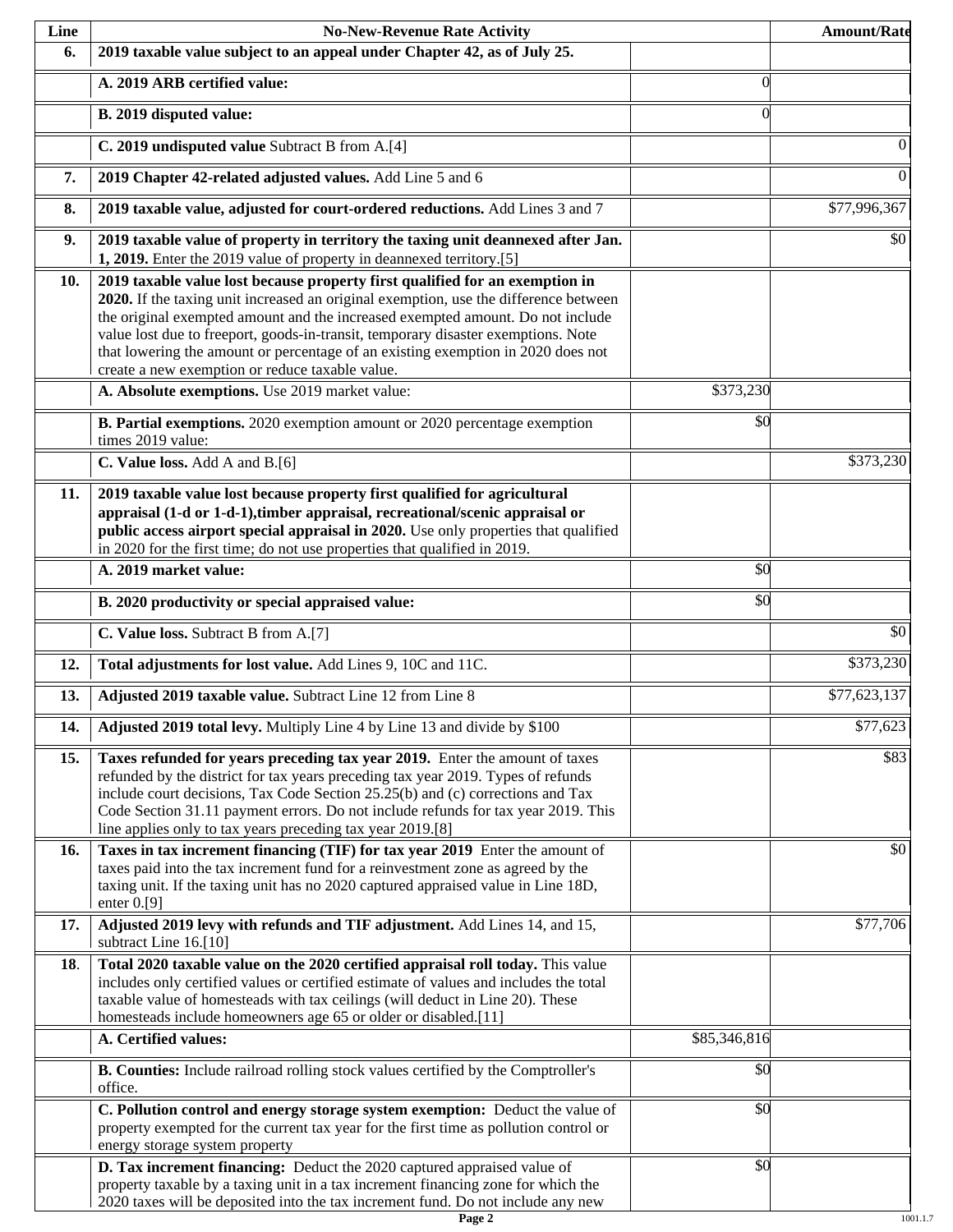| Line                                                     |                                                                                                                                                                                                                                                                                                                                                                                                                                                                                                                                                                                                                                                                                                                                                                                                                       | <b>No-New-Revenue Rate Activity</b> |     | <b>Amount/Rate</b> |
|----------------------------------------------------------|-----------------------------------------------------------------------------------------------------------------------------------------------------------------------------------------------------------------------------------------------------------------------------------------------------------------------------------------------------------------------------------------------------------------------------------------------------------------------------------------------------------------------------------------------------------------------------------------------------------------------------------------------------------------------------------------------------------------------------------------------------------------------------------------------------------------------|-------------------------------------|-----|--------------------|
|                                                          | property value that will be included in Line 23 below.[12]                                                                                                                                                                                                                                                                                                                                                                                                                                                                                                                                                                                                                                                                                                                                                            |                                     |     |                    |
|                                                          | E. Total 2020 value Add A and B, then subtract C and D                                                                                                                                                                                                                                                                                                                                                                                                                                                                                                                                                                                                                                                                                                                                                                |                                     |     | \$85,346,816       |
| 19.                                                      | Total value of properties under protest or not included on certified appraisal<br>roll.[13]                                                                                                                                                                                                                                                                                                                                                                                                                                                                                                                                                                                                                                                                                                                           |                                     |     |                    |
|                                                          | A. 2020 taxable value of properties under protest The chief appraiser certifies a<br>list of properties still under ARB protest. The list shows the appraisal district's<br>value and the taxpayer's claimed value, if any, or an estimate of the value if the<br>taxpayer wins. For each of the properties under protest, use the lowest of these                                                                                                                                                                                                                                                                                                                                                                                                                                                                    |                                     | \$0 |                    |
|                                                          | values. Enter the total value under protest.[14]                                                                                                                                                                                                                                                                                                                                                                                                                                                                                                                                                                                                                                                                                                                                                                      |                                     |     |                    |
|                                                          | B. 2020 value of properties not under protest or included on certified appraisal<br>roll. The chief appraiser gives taxing units a list of those taxable properties that the<br>chief appraiser knows about but are not included in the appraisal roll certification.<br>These properties also are not on the list of properties that are still under protest. On<br>this list of properties, the chief appraiser includes the market value, appraised value<br>and exemptions for the preceding year and a reasonable estimate of the market<br>value, appraised value and exemptions for the current year. Use the lower market,<br>appraised or taxable value (as appropriate). Enter the total value of property not on<br>the certified roll.[15]<br>C. Total value under protest or not certified. Add A and B. |                                     | \$0 | \$0                |
|                                                          |                                                                                                                                                                                                                                                                                                                                                                                                                                                                                                                                                                                                                                                                                                                                                                                                                       |                                     |     |                    |
| 20.                                                      | 2020 tax ceilings. Counties, cities and junior colleges enter 2020 total taxable value<br>of homesteads with tax ceilings. These include the homesteads of homeowners age<br>65 or older or disabled. Other taxing units enter 0. If your taxing unit adopted the<br>tax ceiling provision in 2019 or a prior year for homeowners age 65 or older or<br>disabled, use this step.[16]                                                                                                                                                                                                                                                                                                                                                                                                                                  |                                     |     | \$0                |
| 21.                                                      | 2020 total taxable value. Add Lines 18E and 19C. Subtract Line 20C.[17]                                                                                                                                                                                                                                                                                                                                                                                                                                                                                                                                                                                                                                                                                                                                               |                                     |     | \$85,346,816       |
| 22.                                                      | Total 2020 taxable value of properties in territory annexed after Jan. 1, 2019.<br>Include both real and personal property. Enter the 2020 value of property in<br>territory annexed.[18]                                                                                                                                                                                                                                                                                                                                                                                                                                                                                                                                                                                                                             |                                     |     | \$0                |
| 23.                                                      | Total 2020 taxable value of new improvements and new personal property<br>located in new improvements. New means the item was not on the appraisal roll in<br>2019. An improvement is a building, structure, fixture or fence erected on or affixed<br>to land. New additions to existing improvements may be included if the appraised<br>value can be determined. New personal property in a new improvement must have<br>been brought into the taxing unit after Jan. 1, 2019 and be located in a new<br>improvement. New improvements do include property on which a tax abatement<br>agreement has expired for 2020.[19]                                                                                                                                                                                         |                                     |     | \$324,170          |
| 24.                                                      | Total adjustments to the 2020 taxable value. Add Lines 22 and 23.                                                                                                                                                                                                                                                                                                                                                                                                                                                                                                                                                                                                                                                                                                                                                     |                                     |     | \$324,170          |
| 25.                                                      | Adjusted 2020 taxable value. Subtract Line 24 from Line 21.                                                                                                                                                                                                                                                                                                                                                                                                                                                                                                                                                                                                                                                                                                                                                           |                                     |     | \$85,022,646       |
| 26.                                                      | 2020 NNR tax rate. Divide Line 17 by Line 25 and multiply by \$100.[20]                                                                                                                                                                                                                                                                                                                                                                                                                                                                                                                                                                                                                                                                                                                                               |                                     |     | \$.091394 /\$100   |
| 27.                                                      | <b>COUNTIES ONLY.</b> Add together the NNR tax rates for each type of tax the<br>county levies. The total is the 2020 county NNR tax rate.[21]                                                                                                                                                                                                                                                                                                                                                                                                                                                                                                                                                                                                                                                                        |                                     |     |                    |
|                                                          | [1]Tex. Tax Code Section                                                                                                                                                                                                                                                                                                                                                                                                                                                                                                                                                                                                                                                                                                                                                                                              | [2] Tex. Tax Code Section           |     |                    |
|                                                          | [3]Tex. Tax Code Section                                                                                                                                                                                                                                                                                                                                                                                                                                                                                                                                                                                                                                                                                                                                                                                              | [4] Tex. Tax Code Section           |     |                    |
|                                                          | [5] Tex. Tax Code Section                                                                                                                                                                                                                                                                                                                                                                                                                                                                                                                                                                                                                                                                                                                                                                                             | [6] Tex. Tax Code Section           |     |                    |
| [7] Tex. Tax Code Section<br>[8] Tex. Tax Code Section   |                                                                                                                                                                                                                                                                                                                                                                                                                                                                                                                                                                                                                                                                                                                                                                                                                       |                                     |     |                    |
| [9]Tex. Tax Code Section<br>[10]Tex. Tax Code Section    |                                                                                                                                                                                                                                                                                                                                                                                                                                                                                                                                                                                                                                                                                                                                                                                                                       |                                     |     |                    |
| [11] Tex. Tax Code Section<br>[12] Tex. Tax Code Section |                                                                                                                                                                                                                                                                                                                                                                                                                                                                                                                                                                                                                                                                                                                                                                                                                       |                                     |     |                    |
| [13] Tex. Tax Code Section<br>[14] Tex. Tax Code Section |                                                                                                                                                                                                                                                                                                                                                                                                                                                                                                                                                                                                                                                                                                                                                                                                                       |                                     |     |                    |
| [15] Tex. Tax Code Section<br>[16] Tex. Tax Code Section |                                                                                                                                                                                                                                                                                                                                                                                                                                                                                                                                                                                                                                                                                                                                                                                                                       |                                     |     |                    |
| [17] Tex. Tax Code Section<br>[18] Tex. Tax Code Section |                                                                                                                                                                                                                                                                                                                                                                                                                                                                                                                                                                                                                                                                                                                                                                                                                       |                                     |     |                    |
| [19]Tex. Tax Code Section<br>[20]Tex. Tax Code Section   |                                                                                                                                                                                                                                                                                                                                                                                                                                                                                                                                                                                                                                                                                                                                                                                                                       |                                     |     |                    |

**[21]Tex. Tax Code Section**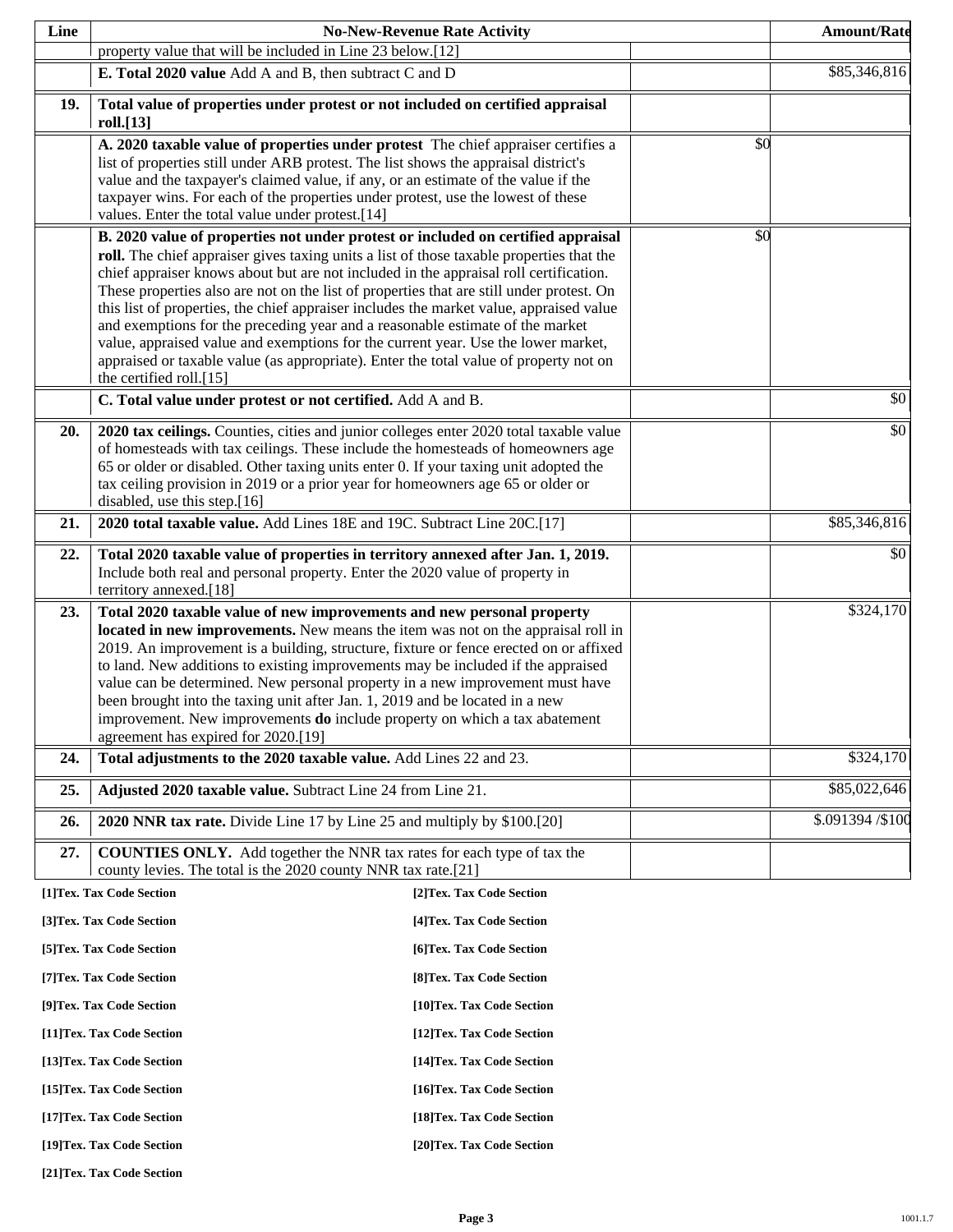### STEP 2: Voter-Approval Tax Rate

The voter-approval tax rate is the highest tax rate that a taxing unit may adopt without holding an election to seek voter approval of the rate. The voter-approval tax rate is split into two separate rates:

1. **Maintenance and Operations (M&O) Tax Rate:** The M&O portion is the tax rate that is needed to raise the same amount of taxes that the taxing unit levied in the prior year plus the applicable percentage allowed by law. This rate accounts for such things as salaries, utilities and day-to-day operations.

2. **Debt Rate:** The debt rate includes the debt service necessary to pay the taxing unit's debt payments in the coming year. This rate accounts for principal and interest on bonds and other debt secured by property tax revenue.

The voter-approval tax rate for a county is the sum of the voter-approval tax rates calculated for each type of tax the county levies. In most cases the voter-approval tax rate exceeds the no-new-revenue tax rate, but occasionally decreases in a taxing unit's debt service will cause the NNR tax rate to be higher than the voter-approval tax rate.

| Line | <b>Voter Approval Tax Rate Activity</b>                                                                                                                                                                                                                                                                                                                                                                                                                                                                                                                                                                                                                                        |                | <b>Amount/Rate</b> |
|------|--------------------------------------------------------------------------------------------------------------------------------------------------------------------------------------------------------------------------------------------------------------------------------------------------------------------------------------------------------------------------------------------------------------------------------------------------------------------------------------------------------------------------------------------------------------------------------------------------------------------------------------------------------------------------------|----------------|--------------------|
| 28.  | 2019 M&O tax rate. Enter the 2019 M&O tax rate.                                                                                                                                                                                                                                                                                                                                                                                                                                                                                                                                                                                                                                |                | \$.100000          |
| 29.  | 2019 taxable value, adjusted for actual and potential court-ordered<br>adjustments. Enter the amount in Line 8 of the No-New-Revenue Tax Rate<br>Worksheet.                                                                                                                                                                                                                                                                                                                                                                                                                                                                                                                    |                | 77,996,367         |
| 30.  | Total 2019 M&O levy. Multiply Line 28 by Line 29 and divide by 100.                                                                                                                                                                                                                                                                                                                                                                                                                                                                                                                                                                                                            |                | 77,996             |
| 31.  | Adjusted 2019 levy for calculating NNR M&O rate.                                                                                                                                                                                                                                                                                                                                                                                                                                                                                                                                                                                                                               |                |                    |
|      | A. 2019 sales tax specifically to reduce property taxes. For cities, counties and<br>hospital districts, enter the amount of additional sales tax collected and spent on<br>M&O expenses in 2019, if any. Other taxing units, enter 0. Counties must exclude<br>any amount that was spent for economic development grants from the amount of<br>sales tax spent.                                                                                                                                                                                                                                                                                                               | $\Omega$       |                    |
|      | B. M&O taxes refunded for years preceding tax year 2019. Enter the amount of<br>M&O taxes refunded in the preceding year for taxes before that year. Types of<br>refunds include court decisions, Tax Code Section 25.25(b) and (c) corrections and<br>Tax Code Section 31.11 payment errors. Do not include refunds for tax year 2019.<br>This line applies only to tax years preceding tax year 2019.                                                                                                                                                                                                                                                                        | 83             |                    |
|      | C. 2019 taxes in TIF: Enter the amount of taxes paid into the tax increment fund<br>for a reinvestment zone as agreed by the taxing unit. If the taxing unit has no 2020<br>captured appraised value in Line 18D, enter 0.                                                                                                                                                                                                                                                                                                                                                                                                                                                     | 0              |                    |
|      | D. 2019 transferred function: If discontinuing all of a department, function or<br>activity and transferring it to another taxing unit by written contract, enter the<br>amount spent by the taxing unit discontinuing the function in the 12 months<br>preceding the month of this calculation. If the taxing unit did not operate this<br>function for this 12-month period, use the amount spent in the last full fiscal year in<br>which the taxing unit operated the function. The taxing unit discontinuing the<br>function will subtract this amount in E below. The taxing unit receiving the function<br>will add this amount in E below. Other taxing units enter 0. | $\left($       |                    |
|      | E. 2019 M&O levy adjustments. Add A and B, then subtract C. For taxing unit<br>with D, subtract if discontinuing function and add if receiving function                                                                                                                                                                                                                                                                                                                                                                                                                                                                                                                        | 83             |                    |
|      | F. Add Line 30 to 31E.                                                                                                                                                                                                                                                                                                                                                                                                                                                                                                                                                                                                                                                         |                | 78,079             |
| 32.  | Adjusted 2020 taxable value. Enter the amount in Line 25 of the No-New-<br>Revenue Tax Rate Worksheet.                                                                                                                                                                                                                                                                                                                                                                                                                                                                                                                                                                         |                | 85,022,646         |
| 33.  | 2020 NNR M&O rate (unadjusted) Divide Line 31F by Line 32 and multiply by<br>\$100.                                                                                                                                                                                                                                                                                                                                                                                                                                                                                                                                                                                            |                | 0.091833           |
| 34.  | Rate adjustment for state criminal justice mandate.[23]                                                                                                                                                                                                                                                                                                                                                                                                                                                                                                                                                                                                                        |                |                    |
|      | A. 2020 state criminal justice mandate. Enter the amount spent by a county in the<br>previous 12 months providing for the maintenance and operation cost of keeping<br>inmates in county-paid facilities after they have been sentenced. Do not include any<br>state reimbursement received by the county for the same purpose.                                                                                                                                                                                                                                                                                                                                                | $\Omega$       |                    |
|      | <b>B. 2019 state criminal justice mandate</b> Enter the amount spent by a county in the<br>12 months prior to the previous 12 months providing for the maintenance and<br>operation cost of keeping inmates in county-paid facilities after they have been<br>sentenced. Do not include any state reimbursement received by the county for the<br>same purpose. Enter zero if this is the first time the mandate applies                                                                                                                                                                                                                                                       | $\overline{0}$ |                    |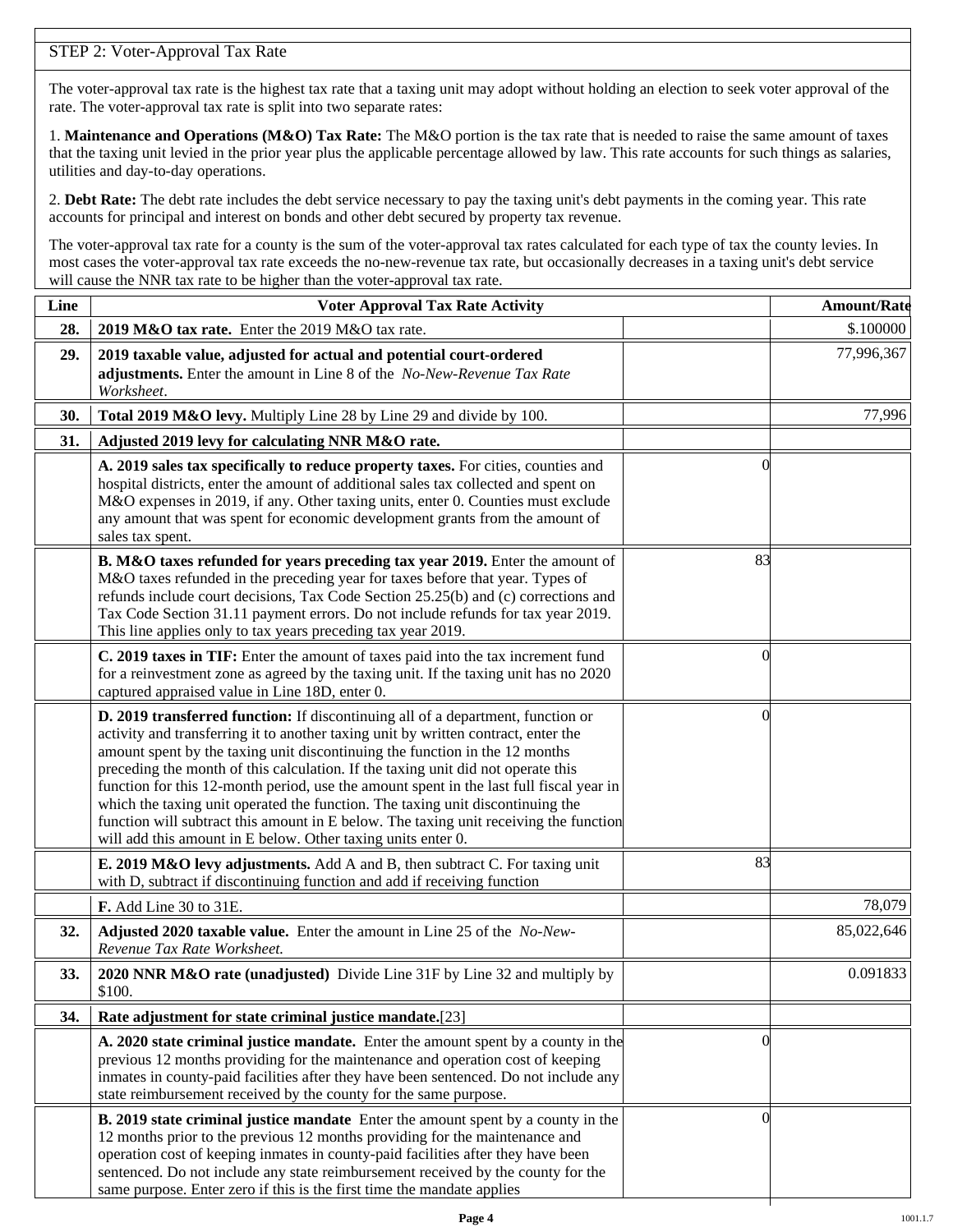| Line | <b>Voter Approval Tax Rate Activity</b>                                                                                                                                                                                                                                                                                                                                                                                                                                                                                                                                                                                                                                                                                                                                                                                                                                                                                                                                                                                                                                      |          | <b>Amount/Rate</b> |
|------|------------------------------------------------------------------------------------------------------------------------------------------------------------------------------------------------------------------------------------------------------------------------------------------------------------------------------------------------------------------------------------------------------------------------------------------------------------------------------------------------------------------------------------------------------------------------------------------------------------------------------------------------------------------------------------------------------------------------------------------------------------------------------------------------------------------------------------------------------------------------------------------------------------------------------------------------------------------------------------------------------------------------------------------------------------------------------|----------|--------------------|
|      | C. Subtract B from A and divide by Line 32 and multiply by \$100                                                                                                                                                                                                                                                                                                                                                                                                                                                                                                                                                                                                                                                                                                                                                                                                                                                                                                                                                                                                             | 0.000000 |                    |
|      | <b>D.</b> Enter the rate calculated in C. If not applicable, enter 0.                                                                                                                                                                                                                                                                                                                                                                                                                                                                                                                                                                                                                                                                                                                                                                                                                                                                                                                                                                                                        |          | 0.000000           |
| 35.  | Rate adjustment for indigent health care expenditures[24]                                                                                                                                                                                                                                                                                                                                                                                                                                                                                                                                                                                                                                                                                                                                                                                                                                                                                                                                                                                                                    |          |                    |
|      | A. 2020 indigent health care expenditures Enter the amount paid by a taxing unit<br>providing for the maintenance and operation cost of providing indigent health care<br>for the period beginning on July 1, 2019 and ending on June 30, 2020, less any state<br>assistance received for the same purpose                                                                                                                                                                                                                                                                                                                                                                                                                                                                                                                                                                                                                                                                                                                                                                   | ſ        |                    |
|      | B. 2019 indigent health care expenditures Enter the amount paid by a taxing unit<br>providing for the maintenance and operation cost of providing indigent health care<br>for the period beginning on July 1, 2018 and ending on June 30, 2019, less any state<br>assistance received for the same purpose                                                                                                                                                                                                                                                                                                                                                                                                                                                                                                                                                                                                                                                                                                                                                                   | 0        |                    |
|      | C. Subtract B from A and divide by Line 32 and multiply by \$100                                                                                                                                                                                                                                                                                                                                                                                                                                                                                                                                                                                                                                                                                                                                                                                                                                                                                                                                                                                                             | 0.000000 |                    |
|      | <b>D.</b> Enter the rate calculated in C. If not applicable, enter 0.                                                                                                                                                                                                                                                                                                                                                                                                                                                                                                                                                                                                                                                                                                                                                                                                                                                                                                                                                                                                        |          | 0.000000           |
| 36.  | Rate adjustment for county indigent defense compensation.[25]                                                                                                                                                                                                                                                                                                                                                                                                                                                                                                                                                                                                                                                                                                                                                                                                                                                                                                                                                                                                                |          |                    |
|      | A. 2020 indigent defense compensation expenditures. Enter the amount paid by<br>a county to provide appointed counsel for indigent individuals for the period<br>beginning on July 1, 2019 and ending on June 30, 2020, less any state grants<br>received by the county for the same purpose                                                                                                                                                                                                                                                                                                                                                                                                                                                                                                                                                                                                                                                                                                                                                                                 | 0        |                    |
|      | B. 2019 indigent defense compensation expenditures. Enter the amount paid by a<br>county to provide appointed counsel for indigent individuals for the period<br>beginning on July 1, 2018 and ending on June 30, 2019, less any state grants<br>received by the county for the same purpose                                                                                                                                                                                                                                                                                                                                                                                                                                                                                                                                                                                                                                                                                                                                                                                 | 0        |                    |
|      | C. Subtract B from A and divide by Line 32 and multiply by \$100                                                                                                                                                                                                                                                                                                                                                                                                                                                                                                                                                                                                                                                                                                                                                                                                                                                                                                                                                                                                             | 0.000000 |                    |
|      | <b>D.</b> Multiply B by 0.05 and divide by Line 32 and multiply by \$100.                                                                                                                                                                                                                                                                                                                                                                                                                                                                                                                                                                                                                                                                                                                                                                                                                                                                                                                                                                                                    | 0.000000 |                    |
|      | <b>E.</b> Enter the lessor of C and D. If not applicable, enter 0.                                                                                                                                                                                                                                                                                                                                                                                                                                                                                                                                                                                                                                                                                                                                                                                                                                                                                                                                                                                                           |          | 0.000000           |
| 37.  | Rate adjustment for county hospital expenditures.                                                                                                                                                                                                                                                                                                                                                                                                                                                                                                                                                                                                                                                                                                                                                                                                                                                                                                                                                                                                                            |          |                    |
|      | A. 2020 eligible county hospital expenditures Enter the amount paid by the<br>county or municipality to maintain and operate an eligible county hospital for the<br>period beginning on July 1, 2019 and ending on June 30, 2020                                                                                                                                                                                                                                                                                                                                                                                                                                                                                                                                                                                                                                                                                                                                                                                                                                             | 0        |                    |
|      | <b>B. 2019 eligible county hospital expenditures</b> Enter the amount paid by the county<br>or municipality to maintain and operate an eligible county hospital for the period<br>beginning on July 1, 2018 and ending on June 30, 2019                                                                                                                                                                                                                                                                                                                                                                                                                                                                                                                                                                                                                                                                                                                                                                                                                                      | $\Omega$ |                    |
|      | C. Subtract B from A and divide by Line 32 and multiply by \$100                                                                                                                                                                                                                                                                                                                                                                                                                                                                                                                                                                                                                                                                                                                                                                                                                                                                                                                                                                                                             | 0.000000 |                    |
|      | <b>D.</b> Multiply B by 0.08 and divide by Line 32 and multiply by \$100                                                                                                                                                                                                                                                                                                                                                                                                                                                                                                                                                                                                                                                                                                                                                                                                                                                                                                                                                                                                     | 0.000000 |                    |
|      | <b>E.</b> Enter the lessor of C and D, if applicable. If not applicable, enter 0.                                                                                                                                                                                                                                                                                                                                                                                                                                                                                                                                                                                                                                                                                                                                                                                                                                                                                                                                                                                            |          | 0.000000           |
| 38.  | Adjusted 2020 NNR M&O rate. Add Lines 33, 34D, 35D, 36E, and 37E.                                                                                                                                                                                                                                                                                                                                                                                                                                                                                                                                                                                                                                                                                                                                                                                                                                                                                                                                                                                                            |          | 0.091833           |
| 39.  | 2020 voter-approval M&O rate. Enter the rate as calculated by the appropriate<br>scenario below.<br>Special Taxing Unit If the taxing unit qualifies as a special taxing unit, multiply<br>Line 38 by 1.08<br>-or-<br>Other Taxing Unit If the taxing unit does not qualify as a special taxing unit,<br>multiply Line 38 by 1.035.<br>-or-<br><b>Taxing unit affected by disaster declaration</b> If the taxing unit is located in an area<br>declared as disater area, the governing body may direct the person calculating the<br>voter-approval rate to calculate in the manner provided for a special taxing unit.<br>The taxing unit shall continue to calculate the voter-approval rate in this manner<br>until the earlier of 1) the second year in which total taxable value on the certified<br>appraisal roll exceeds the total taxable value of the tax year in which the disaster<br>occurred, and 2) the third tax year after the tax year in which the disaster occurred.<br>If the taxing unit qualifies under this scenario, multiply Line 38 by 1.08. [27] |          | 0.099179           |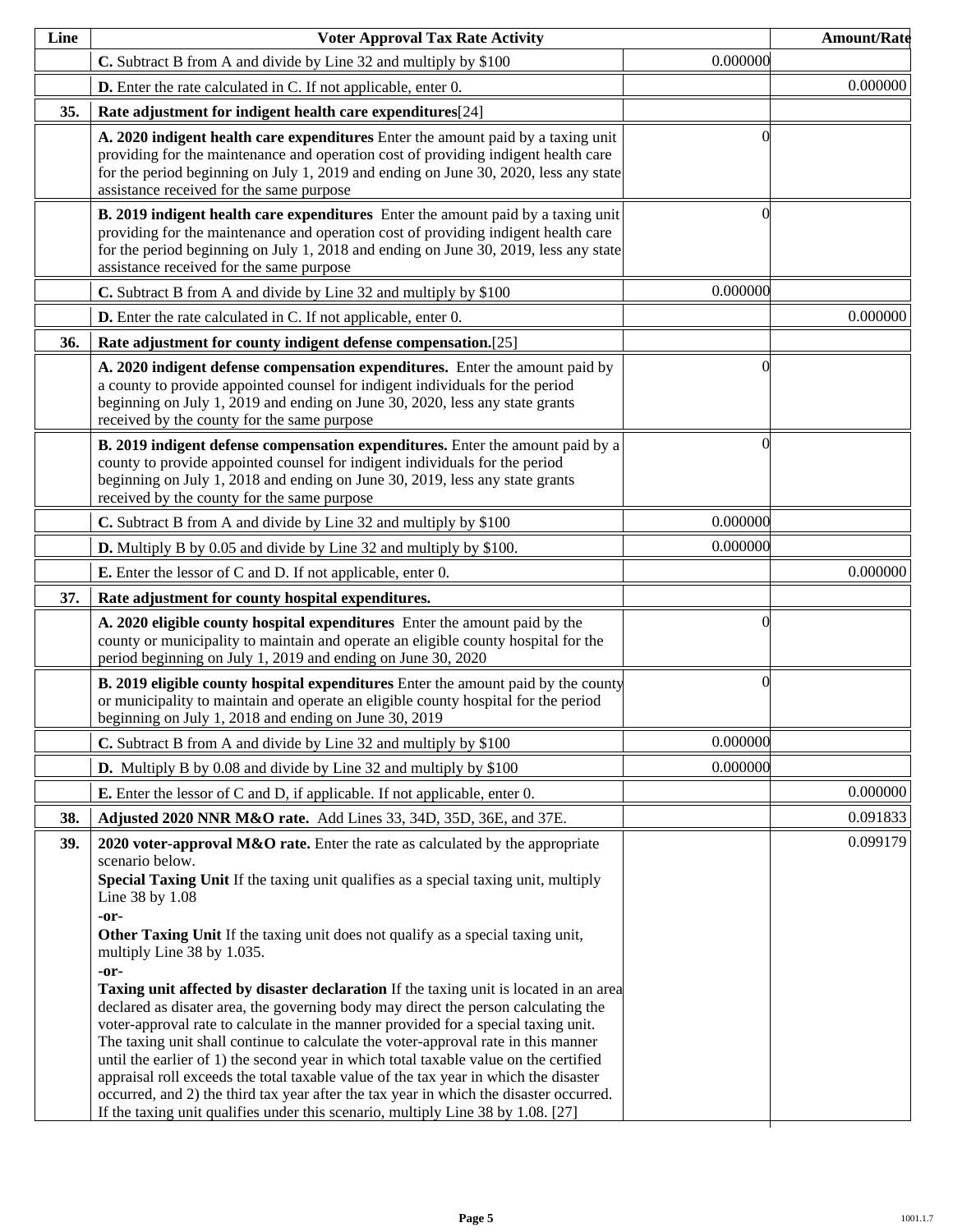| Line | <b>Voter Approval Tax Rate Activity</b>                                                                                                                                                                                                                                                                                                                                             |          | <b>Amount/Rate</b> |
|------|-------------------------------------------------------------------------------------------------------------------------------------------------------------------------------------------------------------------------------------------------------------------------------------------------------------------------------------------------------------------------------------|----------|--------------------|
| 40.  | Total 2020 debt to be paid with property taxes and additional sales tax<br>revenue. Debt means the interest and principal that will be paid on debts that:<br>(1) are paid by property taxes,<br>(2) are secured by property taxes,<br>(3) are scheduled for payment over a period longer than one year, and<br>(4) are not classified in the taxing unit's budget as M&O expenses. |          |                    |
|      | A. Debt also includes contractual payments to other taxing units that have incurred<br>debts on behalf of this taxing unit, if those debts meet the four conditions above.<br>Include only amounts that will be paid from property tax revenue. Do not include<br>appraisal district budget payments.<br>Enter debt amount                                                          | 0        |                    |
|      | B. Subtract unencumbered fund amount used to reduce total debt.                                                                                                                                                                                                                                                                                                                     | $\Omega$ |                    |
|      | C. Subtract certified amount spent from sales tax to reduce debt(enter zero if<br>none)                                                                                                                                                                                                                                                                                             |          |                    |
|      | D. Subtract amount paid from other resources                                                                                                                                                                                                                                                                                                                                        | $\Omega$ |                    |
|      | E. Adjusted debt Subtract B, C and D from A                                                                                                                                                                                                                                                                                                                                         |          | $\boldsymbol{0}$   |
| 41.  | Certified 2019 excess debt collections Enter the amount certified by the collector.                                                                                                                                                                                                                                                                                                 |          | $\boldsymbol{0}$   |
| 42.  | Adjusted 2020 debt Subtract Line 41 from Line 40E                                                                                                                                                                                                                                                                                                                                   |          | $\boldsymbol{0}$   |
| 43.  | 2020 anticipated collection rate.                                                                                                                                                                                                                                                                                                                                                   |          |                    |
|      | A. Enter the 2020 anticipated collection rate certified by the collector                                                                                                                                                                                                                                                                                                            | 100.00   |                    |
|      | <b>B.</b> Enter the 2019 actual collection rate                                                                                                                                                                                                                                                                                                                                     | 0.84     |                    |
|      | C. Enter the 2018 actual collection rate                                                                                                                                                                                                                                                                                                                                            | 0.92     |                    |
|      | D. Enter the 2017 actual collection rate                                                                                                                                                                                                                                                                                                                                            | 0.90     |                    |
|      | <b>E.</b> If the anticipated collection rate in A is lower than actual collection rates in B, C<br>and D, enter the lowest collection rate from B, C and D. If the anticipated rate in A<br>is higher than at least one of the rates in the prior three years, enter the rate from A.<br>Note that the rate can be greater than 100%.                                               |          | 100.00             |
| 44.  | 2020 debt adjusted for collections. Divide Line 42 by Line 43E.                                                                                                                                                                                                                                                                                                                     |          | $\Omega$           |
| 45.  | 2020 total taxable value. Enter the amount on Line 21 of the No-New-Revenue<br>Tax Rate Worksheet.                                                                                                                                                                                                                                                                                  |          | 85,346,816         |
| 46.  | 2020 debt rate Divide Line 44 by Line 45 and multiply by \$100.                                                                                                                                                                                                                                                                                                                     |          | 0.000000           |
| 47.  | 2020 voter-approval tax rate. Add Line 39 and 46.                                                                                                                                                                                                                                                                                                                                   |          |                    |
| 48.  | <b>COUNTIES ONLY.</b> Add together the voter-approval tax rate for each type of tax<br>the county livies. The total is the 2020 county voter-approval tax rate.                                                                                                                                                                                                                     |          |                    |
|      | STEP 3 NNR Tax Rate and Voter-Approval Tax Rate Adjustments for Additional Sales tAx to Reduce Property Taxes                                                                                                                                                                                                                                                                       |          |                    |

Cities, counties and hospital districts may levy a sales tax specifically to reduce property taxes. Local voters by election must approve imposing or abolishing the additional sales tax. If approved, the taxing unit must reduce its NNR and voter-approval tax rates to offset the expected sales tax revenue.

This section should only be completed by a county, city or hospital district that is required to adjust its NNR tax rate and/or voterapproval tax rate because it adopted the additional sales tax.

| <b>Additional Sales and Use Tax Worksheet</b>                                                                                                                                                                                                                                                                                                                                                                                                                                                | <b>Amount/Rate</b>                                                  |
|----------------------------------------------------------------------------------------------------------------------------------------------------------------------------------------------------------------------------------------------------------------------------------------------------------------------------------------------------------------------------------------------------------------------------------------------------------------------------------------------|---------------------------------------------------------------------|
| Taxable sales. For taxing units that adopted the sales tax in November 2019 or May<br>2020, enter the Comptroller's estimate of taxable sales for the previous four<br>quarters [32]. Estimates of taxable sales may be obtained through the Comptroller's<br>Allocation Historical Summary webpage. Taxing units that adopted the sales tax<br>before November 2019, skip this line.                                                                                                        | $\Omega$                                                            |
| <b>Estimated sales tax revenue.</b> Counties exclude any amount that is or will be spent<br>for economic development grants from the amount of estimated sales tax<br>revenue. $[33]$<br>Taxing units that adopted the sales tax in November 2019 or in May 2020.<br>Multiply the amount on Line 49 by the sales tax rate (.01, .005 or .0025, as<br>applicable) and multiply the result by $.95$ [34] -or-<br>Taxing units that adopted the sales tax before November 2019. Enter the sales | OI.                                                                 |
|                                                                                                                                                                                                                                                                                                                                                                                                                                                                                              | tax revenue for the previous four quarters. Do not multiply by .95. |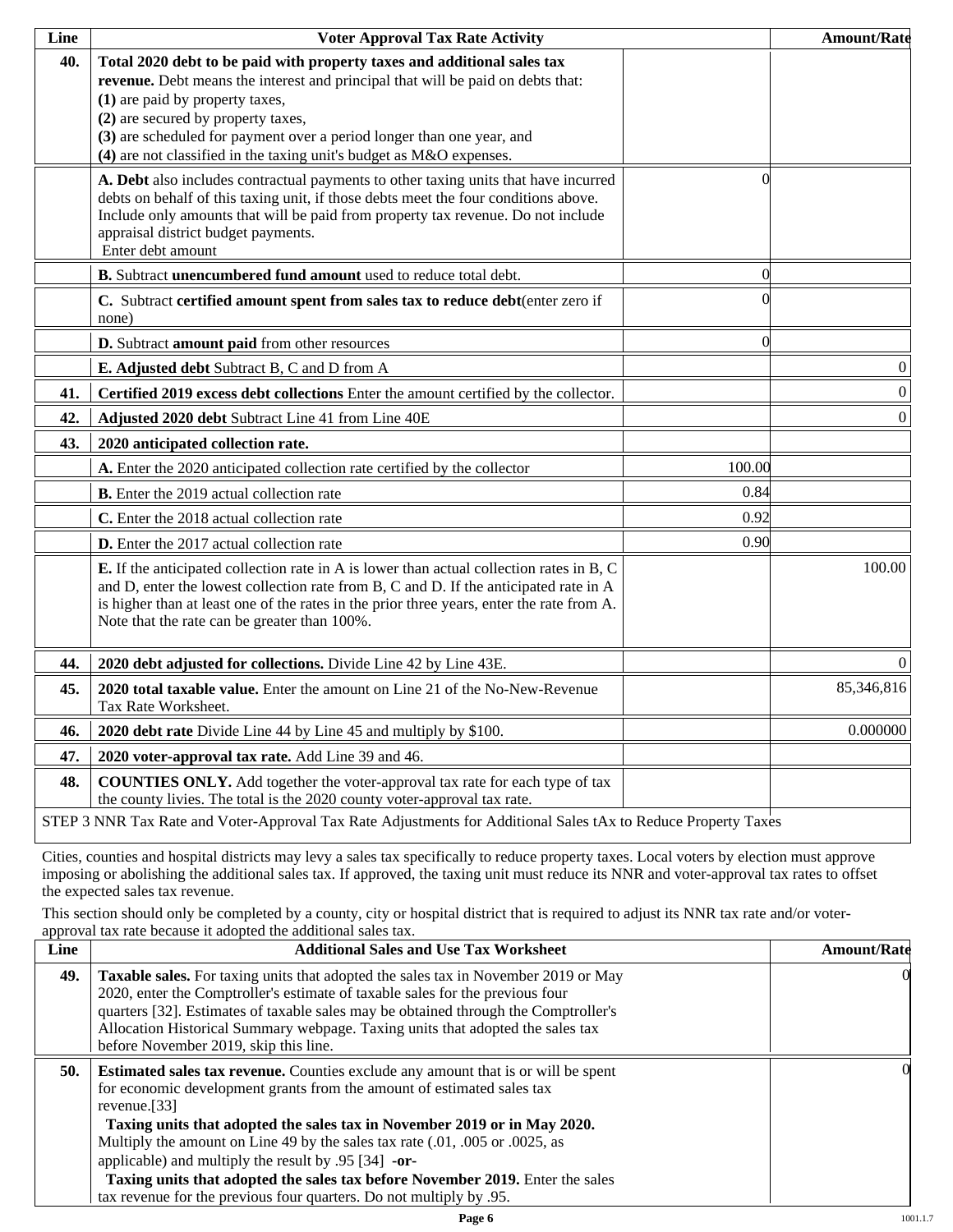| Line | <b>Additional Sales and Use Tax Worksheet</b>                                                                                                                                                                                             | <b>Amount/Rate</b> |
|------|-------------------------------------------------------------------------------------------------------------------------------------------------------------------------------------------------------------------------------------------|--------------------|
| 51.  | <b>2020 total taxable value.</b> Enter the amount from Line 21 of the <i>No-New-Revenue</i><br>Tax Rate Worksheet                                                                                                                         | 85,346,816         |
| 52.  | Sales tax adjustment rate. Divide Line 50 by Line 51 and multiply by \$100.                                                                                                                                                               | 0.000000           |
| 53.  | 2020 NNR tax rate, unadjusted for sales tax $[35]$ . Enter the rate from Line 26 or<br>27, as applicable, on the No-New-Revenue Tax Rate Worksheet.                                                                                       | \$.091394          |
| 54.  | 2020 NNR tax rate, adjusted for sales tax.<br>Taxing units that adopted the sales tax in November 2019 or in May 2020.<br>Subtract Line 52 from Line 53. Skip to Line 55 if you adopted the additional sales<br>tax before November 2019. | \$.091394          |
| 55.  | 2020 voter-approval tax rate, unadjusted for sales tax. [36] Enter the rate from<br>Line 47 or Line 48 as applicable, of the Voter-Approval Tax Rate<br>Worksheet                                                                         | 0.099179           |
| 56.  | 2020 voter-approval tax rate, adjusted for sales tax.<br>Subtract Line 52 from Line 55.<br>[38]Tex. Tax Code Section<br>[37]Tex. Tax Code Section                                                                                         | 0.099179           |

#### STEP 4: Additional Rollback Protection for Pollution Control

A taxing unit may raise its rate for M&O funds used to pay for a facility, device or method for the control of air, water or land pollution. This includes any land, structure, building, installation, excavation, machinery, equipment or device that is used, constructed, acquired or installed wholly or partly to meet or exceed pollution control requirements. The taxing unit's expenses are those necessary to meet the requirements of a permit issued by the Texas Commission on Environmental Quality (TCEQ). The taxing unit must provide the tax assessor with a copy of the TCEQ letter of determination that states the portion of the cost of the installation for pollution control.

This section should only be completed by a taxing unit that uses M&O Funds to pay for a facility, device or method for the control of air, water or land pollution.

This section should only by completed by a taxing unit that uses M&O funds to pay for a facility, device or method for the control of air, water or land pollution.

| Line | <b>Activity</b>                                                                                                                                                                                                                                    | <b>Amount/Rate</b>      |
|------|----------------------------------------------------------------------------------------------------------------------------------------------------------------------------------------------------------------------------------------------------|-------------------------|
| 57.  | Certified expenses from the Texas Commission on Environmental Quality (TCEQ). Enter the amount<br>certified in the determination letter from TCEQ [37]. The taxing unit shall provide its tax assessor-collector<br>with a copy of the letter.[38] | $\vert \$\text{0}\vert$ |
| 58.  | <b>2020 total taxable value.</b> Enter the amount from Line 21 of the No-New-Revenue Tax Rate Worksheet.                                                                                                                                           | \$85,346,816            |
| 59.  | <b>Additional rate for pollution control.</b> Divide Line 57 by Line 58 and multiply by \$100.                                                                                                                                                     | 0.000000                |
| 60.  | 2020 voter-approval tax rate, adjusted for pollution control. Add Line 59 to one of the following lines<br>(as applicable): Line 47, Line 48 (counties) or Line 56 (taxing units with the additional sales tax).                                   | 0.099179                |

**[37]Tex. Tax Code Section [38]Tex. Tax Code Section**